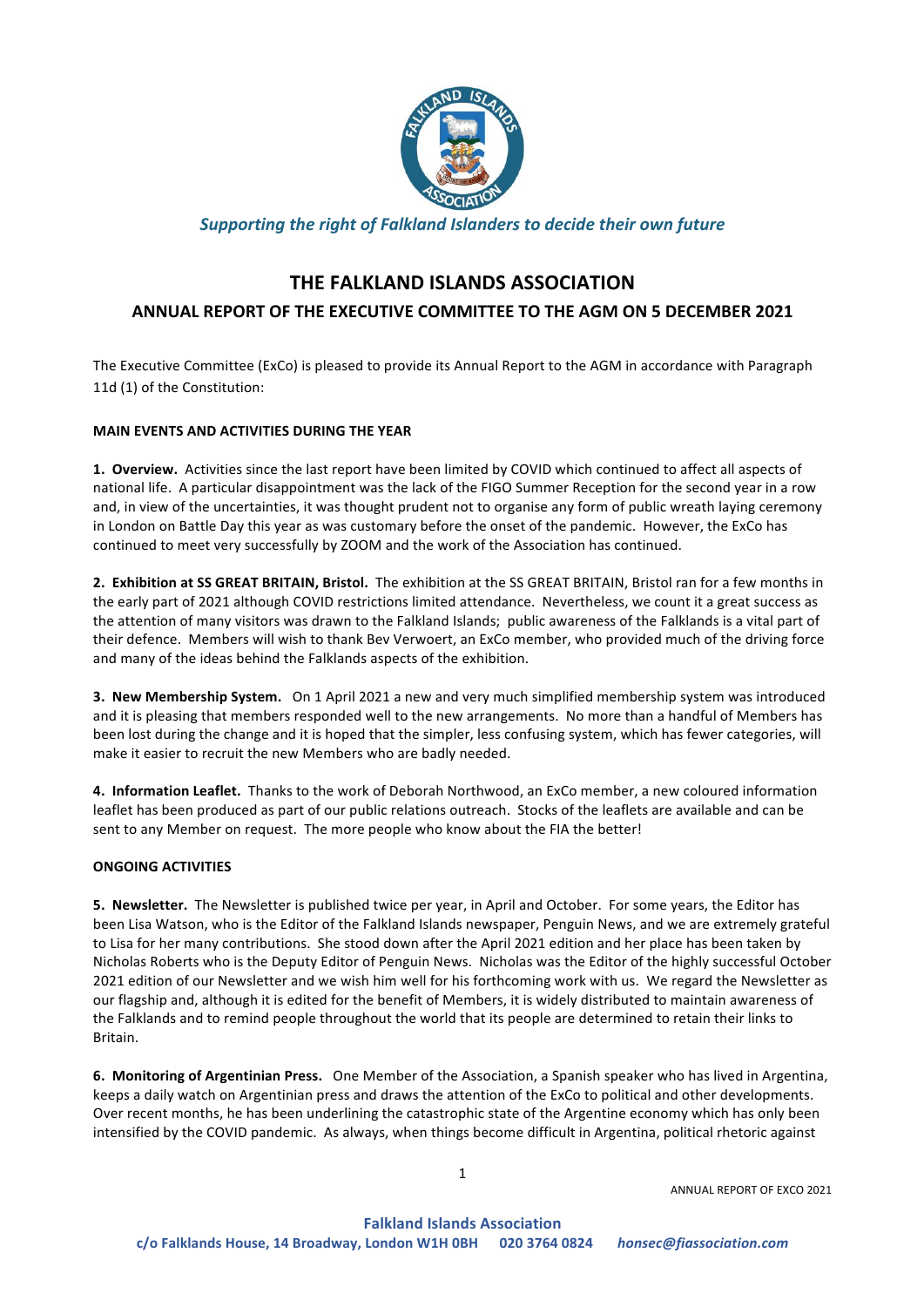the Falklands is increased, and so it has been of late. Yet further ramping up of tension is likely in 2022 to mark the 40th Anniversary of the 1982 Conflict.

**7. Falkland Islands Committee.** Throughout the year, the ExCo in London has remained in close touch with our colleagues on the Falklands Committee which is chaired by Andrew Newman. They provide indispensable advice and local knowledge and the ExCo wishes to put on record its thanks for their energetic support.

#### **FINANCE**

**8. Financial Performance for the Year Ended 31 March 2021.** The Association's annual accounts are produced by our accountants, BDO LLP of Ipswich. Owing to the COVID pandemic and the resulting reduced activity, income fell sharply during the year (from about £83k to £48k) but there was a corresponding drop in expenses (from about £78k to £49k). The result of this is that we ended the year broadly in line with where we were at the end of the previous financial year; that is to say, with net assets of £45k as against £46k the year before. The Association is grateful to the Falkland Islands Government for its subvention of £25k which covers the costs of the Newsletter and without which our finances would be very different. The accounts in full will be available within the Members' Area of the website by 20 Nov and to any Member on request.

**9. Financial Procedures and Claims Policy.** The Association has a policy document setting out its financial procedures and policy on claims. Members are able to view this in the Members' Area of the website.

**10. Insurance.** There is a public liability policy for claims up to £5m.

**11. Reserves Policy.** To provide for a sudden drop in income, to exploit an unexpected opportunity, or to mount an emergency publicity campaign in support of the Falklands, it is the policy of the Executive Committee to maintain cash in the bank sufficient to cover at least 6 months of operations at the current rate.

**12. Tax.** The Association is not registered for VAT and, although we are not incorporated, we pay Corporation Tax.

**13. Accounting.** BDO LLP act as the Association's accountants. They see all monthly bank statements and prepare the annual accounts and the corporation tax return. We are grateful to Fortuna Fishing who generously make regular donations which correspond to our bills from BDO so our accountancy costs are effectively paid for us.

#### **GOVERNANCE AND MANAGEMENT**

**14. Governing Document.** The FIA is an unincorporated association, that is to say, it is neither a charity nor a company. It is governed by a Constitution which was first agreed in 1984 but then rewritten and agreed by the AGM on 25 Jan 20 (then amended by the AGM on 5 Dec 20). The Constitution may be seen on the website.

**15. Aim of the Association.** The Constitution states that the aim of the Association is to: "support the right of the people of the Falkland Islands to decide their own future."

**16. The Executive Committee**. The Constitution places all aspects of the government of the Association into the hands of an Executive Committee (ExCo) consisting of 3 Officers and up to 12 members who are elected annually at the AGM. Up to 3 additional members may be added by co-option.

**17. Management.** There are no paid employees. All action on behalf of the Association is undertaken by unpaid volunteers, usually members of the ExCo, who work from home.

**18. Privacy.** Because it holds the names and addresses of Members, The Association is registered with the Information Commissioner's Office (ICO) and is strongly aware of its obligations under the General Data Protection Regulations (GDPR). There is a privacy policy which can be seen on the website, the most important rule being that the Association never divulges the details of Members to third parties except with their permission which is requested in every case.